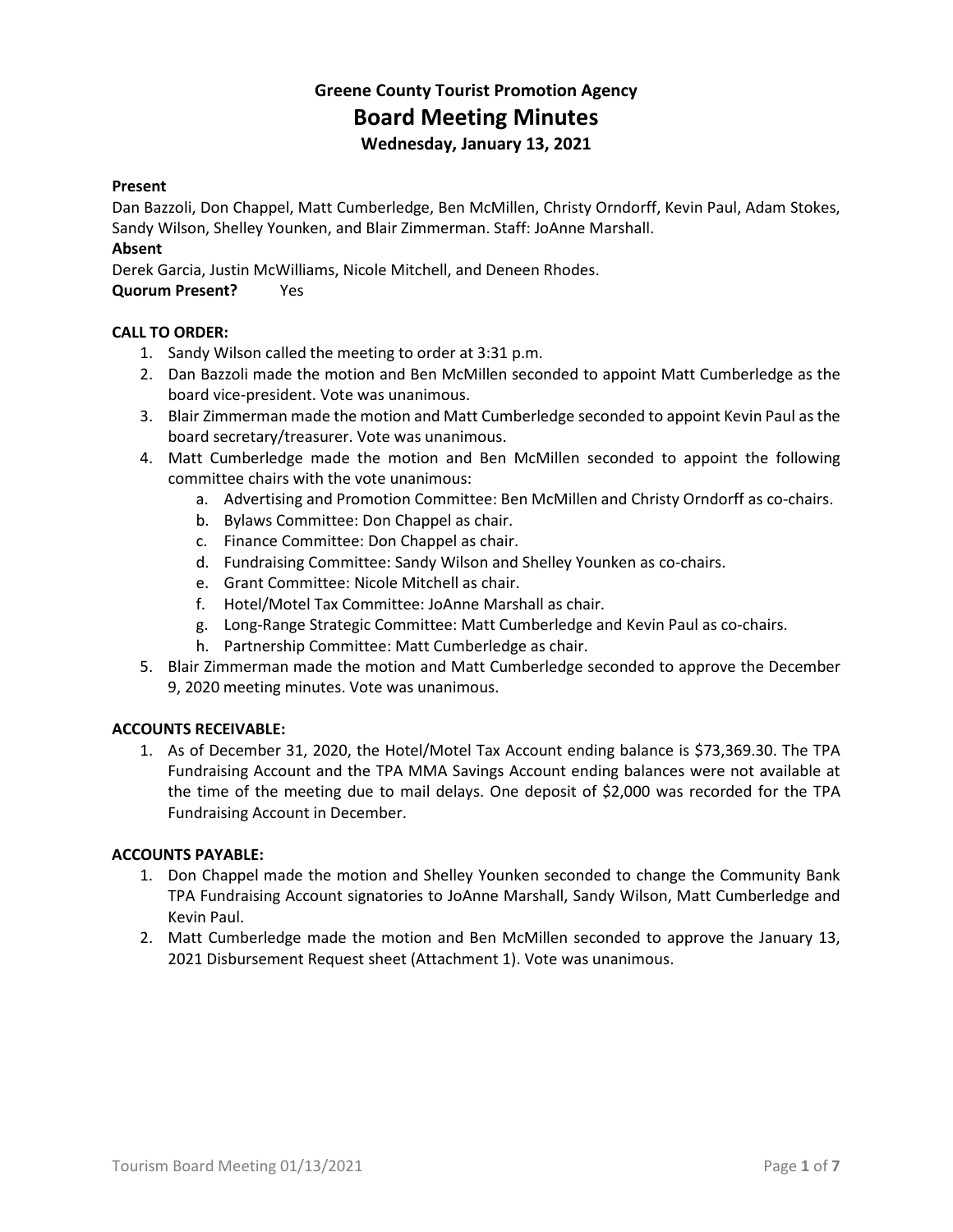## **DIRECTOR REPORT:**

- 1. The office switch to one full-time person went well in December with very few complications during the holiday season, vacation and sick time. This time of the year is typically slow and Covid-19 has contributed to the decreased amount of correspondence with the office.
- 2. Upcoming meetings include the Upper Ohio River Valley that has been postponed until a later date, a meeting on Friday, January 15 with the tourism directors of southwestern Pennsylvania, and a marketing meeting with Visit Mountaineer Country on Friday, January 22. Anyone interested in attending the virtual meetings are welcome, but the agendas do not reflect a need for additional representation. Meetings need to be scheduled for the Community Foundation grant project and the Intimate Wedding marketing initiative.
- 3. The Memorandum of Understanding between the County of Greene and the Greene County Tourist Promotion Agency will be updated this month to reflect the change of 50% personnel contribution from the county to 25%. The indirect administration fee will remain the same for 2% of the revenue from the hotel rental tax.
- 4. The Greene River Trail signs have been installed by the Department of Recreation. Communication will be sent to Rivers of Steel along with the possibility of delaying a brochure publication.
- 5. The Civil War Trails organization has been in contact with the museum and tourism about the possibility of including Greene County in sites for signage and inclusion in marketing.
- 6. The Tour of Honor is a self-guided nationwide motorcycle ride to raise funds for assisting veterans and national heroes. They are including a site in Greene County for the 2021 challenge. The challenge is set to unveil the site to challenge participants on April 1. Ideas for communication of the challenge and the site will be explored and brought to the board at the next meeting.

## **COMMITTEE REPORTS**

## **Advertising**

- 1. Blair Zimmerman made the motion and Ben McMillen seconded to purchase a full-page ad in the Spring, Summer and Fall issues of *WV Living* at \$1,700 per issue from New South Media. Vote was unanimous.
- 2. The board will decline the opportunity to advertise in the *Where and When* publication due to finances and uncertainty of holding events.
- 3. The training for partners will be held virtually at 1 p.m. on Friday, January 15. A recording will be available afterwards for those unable to attend.
- 4. The monthly e-newsletter will kick-off at the beginning of February with new content articles sourced from partner submitted information. The first article theme is Valentine's Day. Additional themes will be assigned by the committee.

#### **Bylaws**

*Nothing to report at this time.*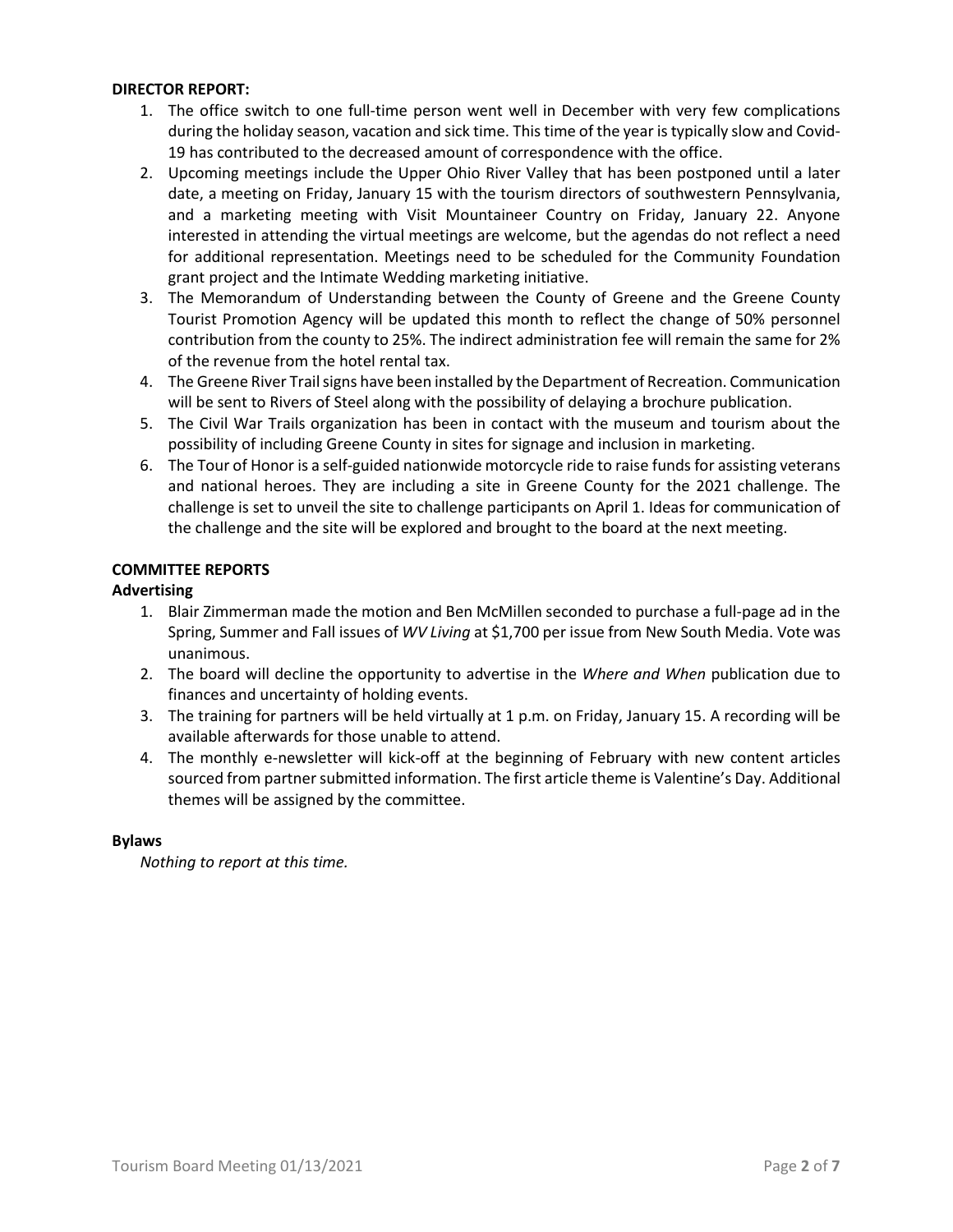## **Finance**

- 1. Blair Zimmerman made the motion and Matt Cumberledge seconded to approve customer transactions through Square. Transactions will cost 2.6% + 10 cents for in person payments, 2.9% + 30 cents for invoices, and 3.5% plus 15 cents for manual entry payments. Vote was unanimous.
- 2. The 2020 Financial Report is still lacking information including the December payroll accrual and contribution, the October to December hotel tax revenue, and the 2020 retirement, shipping and local services expenditures. To date, the year will net a loss of 43,695.75 which is less than originally projected.
- 3. Don Chappel made the motion and Shelley Younken seconded to approve the budget for January to April 2021 (Attachment 2). Incoming revenue will be monitored and adjustments to expenditures will be made as necessary. Vote was unanimous.
- 4. The CARES Act funding of \$50,000 was utilized by December 31 for event signage, small business radio promotion, self-guided driving tours on VisitPA's e-newsletter, website optimization and security improvements, videography and photo content, content blog articles and social media posts, Google DMO Partnership Program, Shop and Dine Challenge, credit card terminal, and video equipment and accessories. All purchases were relevant to promoting the safety precautions and re-opening due to Covid-19 or equipment needed as a result of Covid-19.
- 5. Discussion was held on the possibility of continuing initiatives like the Shop and Dine Challenge throughout the year. The Fundraising Committee will continue the conversation and brainstorm.
- 6. As a quasi-government Destination Marketing Organization, the tourism office is eligible to apply for a Paycheck Protection Program loan. The loan forgiveness would help the office out financially with payroll and other approved expenditures. JoAnne is working with the Controller's Office, Don Chappel and Community Bank to complete the applications and obtain all materials as required.

## **Fundraising**

*Nothing to report at this time.*

## **Grants**

- 1. Don Chappel made the motion and Kevin Paul seconded to approve the final advertising grant funding disbursement of \$1,000 to Greene County Historical Society for the GCHS Marketing Project, \$250 to Lippencott Alpacas for National Alpaca Farm Days, and \$375 to The Perfect Arrangement and Lily Bee's for the Tri-State Marketing Program. Vote passed with Matt Cumberledge abstaining.
- 2. Kristy Vilet from 5 Kidz Kandy is returning her 2020 Capital Grant due to uncertainty around the Covid-19 pandemic and the resulting financial impact. She wished to express her sincere appreciate for the opportunity of applying and receiving grant funding.
- 3. Five advertising grant applications remain uncompleted. EQT Rec Center and Waynesburg Prosperous & Beautiful will be submitting their reports upon final completion of the projects and within the allotted time frame. Observer-Reporter is returning their grant funding due the event cancellation because of Covid-19. Final conversations still need to be held with the King Coal Association and Hard Core Derby Promotions.
- 4. Blair Zimmerman made the motion and Matt Cumberledge seconded to not offer a grant program due to the projections for 2021 surrounding the Covid-19 pandemic. The situation will be monitored throughout the year and the program will be revisited if the opportunity rises. Vote was unanimous.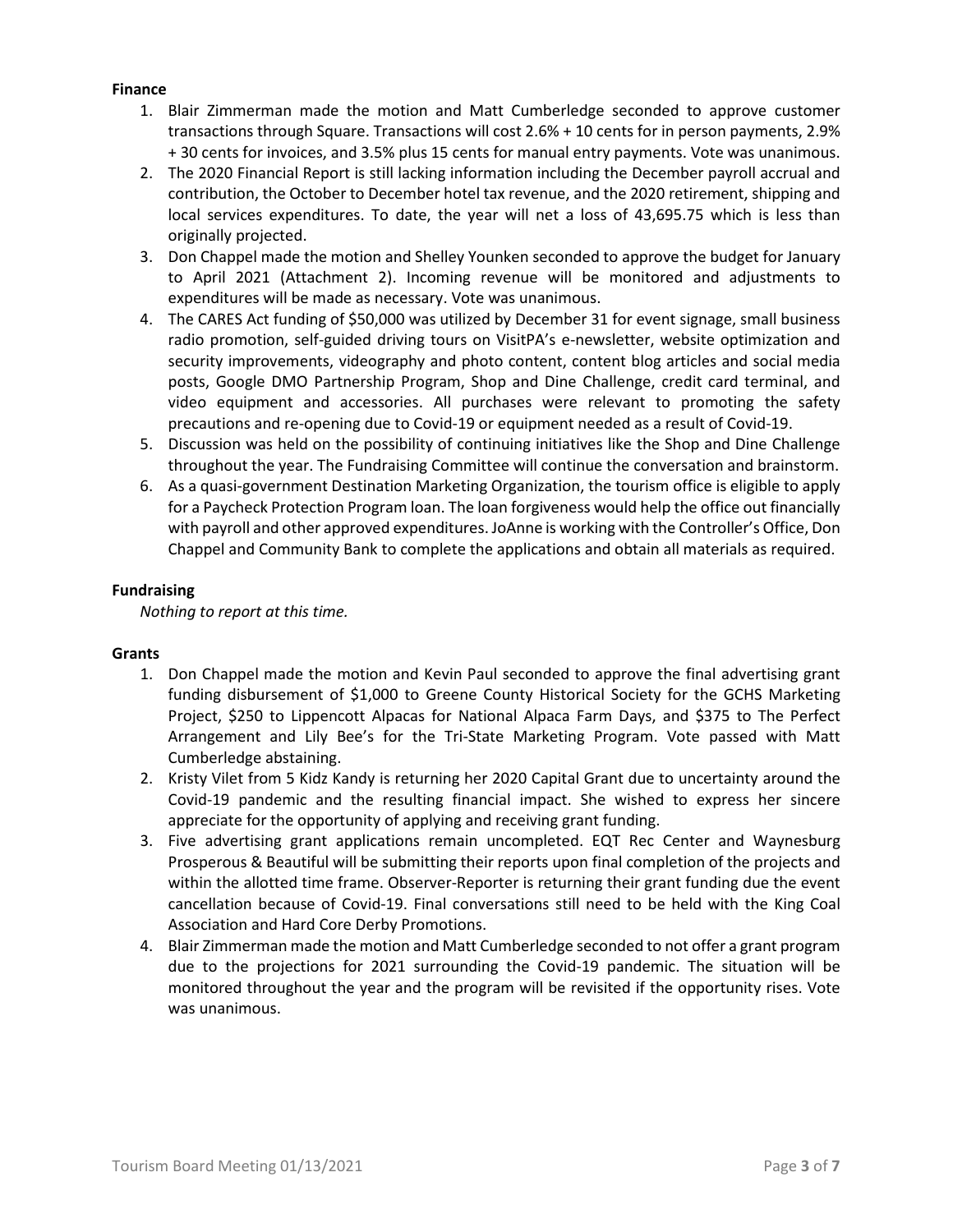## **Hotel/Motel Tax**

- 1. Hotel occupancy for November 2020 was 43.5%, average daily room rate was \$74.82, the revenue per available room was \$32.54, and the number of rooms sold were 4,958. Year-to-date, occupancy averaged 37.4% compared the occupancy average of 65.3% last year.
- 2. The hotel room tax ordinance was passed by the Commissioners at their December meeting and the effective date for the 5% tax is February 1. A letter addressing our request for the tax increase at the beginning of 2020 and our plans for the revenue increase will be sent out to lodging properties.

## **Long-Range Strategic Planning**

*Nothing to report at this time.*

## **Partnership**

- 1. Renewals and communication addressing the upcoming year will be sent out to current partners by email this week followed by mail correspondence.
- 2. The partnership meeting will be postponed until we can meet in person. A tentative date would be in May or June at an outdoor venue.

#### **OLD BUSINESS:**

*Nothing to report at this time.*

## **NEW BUSINESS:**

*Nothing to report at this time.*

## **PUBLIC COMMENT:**

*Nothing to report at this time.*

#### **ADJOURNMENT:**

1. The meeting adjourned at 4:35 p.m. by a motion from Blair Zimmerman and seconded by Matt Cumberledge. The next meeting is scheduled for the Greene County Fairgrounds on Wednesday, February 10 at 3:30 p.m.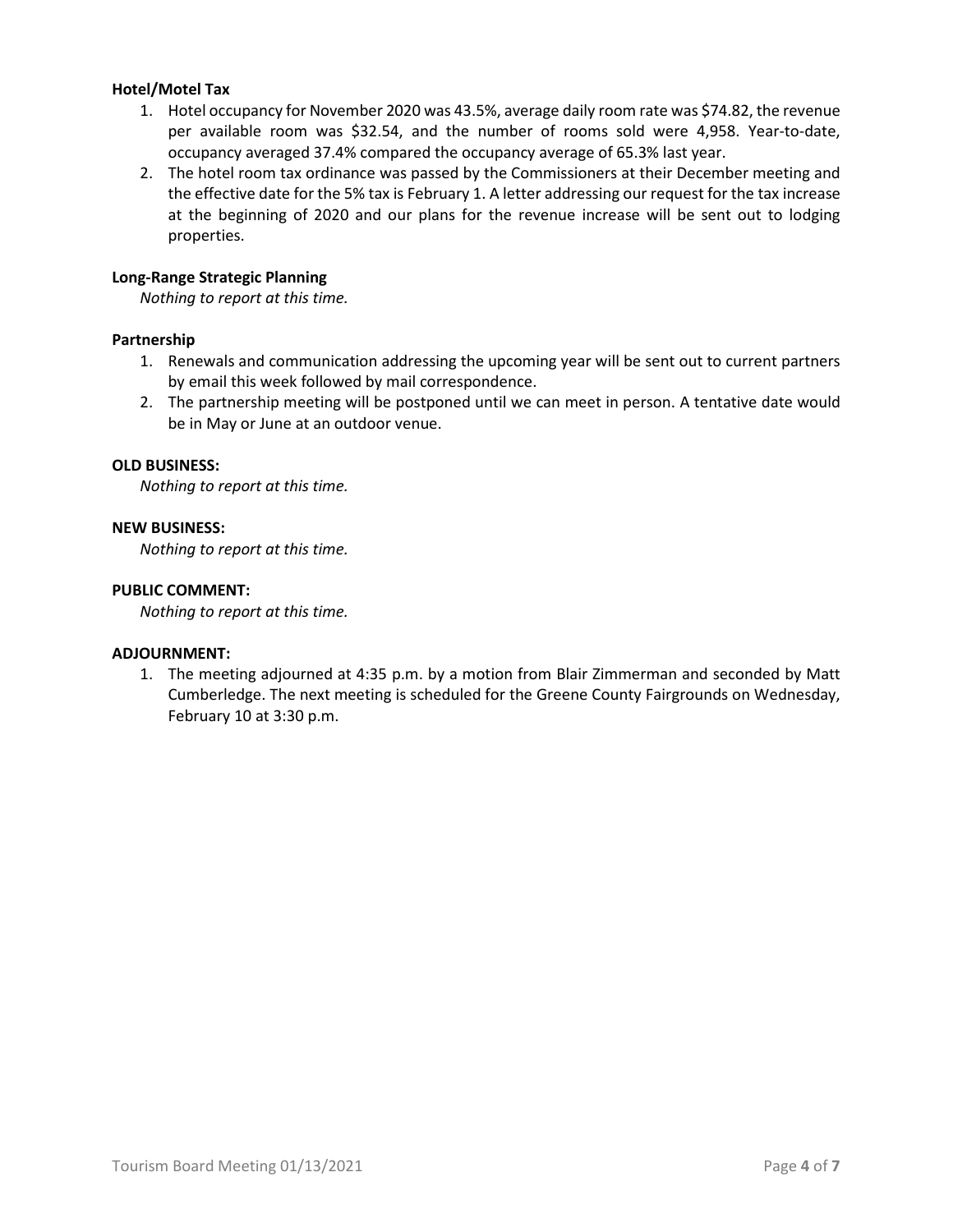# **Greene County Tourist Promotion Agency Disbursement Request - FY 2021 - Q1 Wednesday, January 13, 2021**

| Date       | Invoice #         | Vendor                               | Memo                                                | Amount         |
|------------|-------------------|--------------------------------------|-----------------------------------------------------|----------------|
| 12/01/2020 | 2281              | County of Greene General<br>Fund     | December Windstream                                 | \$<br>16.16    |
| 12/08/2020 | 3244              | Greene County Chamber of<br>Commerce | 2021 Chamber Dues                                   | \$<br>100.00   |
| 12/29/2020 | 2282              | County of Greene General<br>Fund     | December Payroll                                    | \$<br>3,640.64 |
| 12/30/2020 | Adorama           | County of Greene General<br>Fund     | Video Camera and Accessories                        | \$<br>770.51   |
| 12/31/2020 | 120361            | Observer-Reporter                    | Greene Co Mag and Living in Wash<br>(Full Page Ads) | \$<br>1,117.00 |
| 12/31/2020 | AMEX-<br>December | County of Greene General<br>Fund     | American Express - December 2020                    | \$<br>183.10   |
| 01/01/2021 | 46401             | Miles Media Group, LLLP              | 2021 VisitPA Advertising                            | \$<br>3,411.46 |
| 01/01/2021 | GCTPA0121P        | Pennsylvania On Display              | PA Distribution Program (January<br>2021)           | \$<br>336.00   |
| 01/06/2021 | 5754              | Observer-Reporter                    | 2021 Meeting Legal Notice                           | \$<br>55.90    |

**TOTAL REQUESTED THIS REPORT \$ 9,630.77**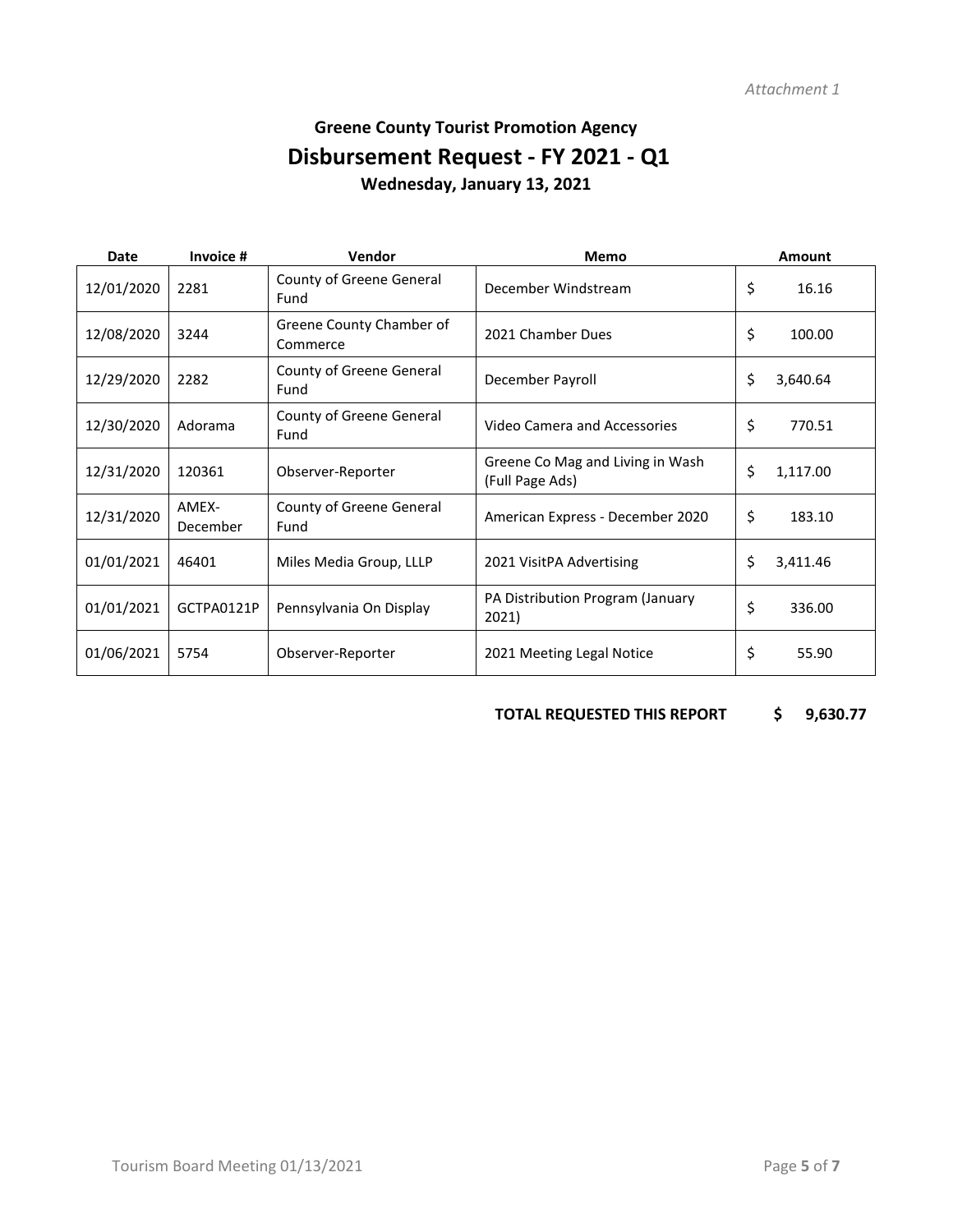## **January – April 2021 Budget**

|                | <b>Account</b> |                                      |             |
|----------------|----------------|--------------------------------------|-------------|
| <b>Revenue</b> | <b>Number</b>  | <b>Account Name</b>                  | 2021 Budget |
|                | 43110          | Hotel/Motel Tax                      | 40,000.00   |
|                | 43115          | <b>Charges for Service</b>           |             |
|                |                | Visitor Guide Advertising Sales      |             |
|                |                | Co-op Advertising Sales              | 2,000.00    |
|                |                | <b>Inventory Sales</b>               |             |
|                |                | Partnership Dues                     | 5,000.00    |
|                |                | Training, Tours, Copies,             |             |
|                |                | Sponsorship & Shipping               |             |
|                | 43205          | Interest Income                      | 50.00       |
|                | 43310          | <b>County Personnel Contribution</b> | 4,900.00    |
|                | 43120          | <b>Grant Funding</b>                 | 2,000.00    |
|                |                | <b>TOTAL REVENUE</b>                 | 53,950.00   |

| <b>Expenses</b>                  |       | <b>Account</b>                     | 2021 Budget |
|----------------------------------|-------|------------------------------------|-------------|
| Personnel                        | 61105 | Salaries & Wages                   | 13,900.00   |
|                                  | 61205 | <b>Medical Coverage</b>            | 4,200.00    |
|                                  | 61210 | Workers Comp.                      | 25.00       |
|                                  | 61215 | Unemployment Comp.                 | 135.00      |
|                                  | 61221 | <b>Social Security Tax</b>         | 900.00      |
|                                  | 61222 | <b>Medicare Tax</b>                | 350.00      |
|                                  | 61225 | Life Insurance                     | 28.00       |
|                                  | 61230 | Retirement                         |             |
|                                  |       | <b>TOTAL PERSONNEL</b>             | 19,538.00   |
| <b>Services</b>                  | 62205 | <b>Local Service</b>               | 300.00      |
|                                  | 62305 | Postage/Shipping                   | 2,000.00    |
|                                  | 62310 | Advertising                        |             |
|                                  |       | Print                              | 7,500.00    |
|                                  |       | Digital                            | 5,500.00    |
|                                  |       | TV/Radio                           |             |
|                                  |       | <b>Promotional Materials</b>       |             |
|                                  |       | Vendor/Display Fees                |             |
|                                  |       | <b>Distribution Program</b>        | 2,344.00    |
|                                  |       | <b>Total Advertising</b>           | 15,344.00   |
|                                  | 62405 | <b>Travel Expenses/Mileage</b>     |             |
|                                  | 62605 | Dues & Subscriptions               | 2,500.00    |
|                                  | 62610 | Printing & Reproduction            | 1,000.00    |
|                                  |       | Employee                           |             |
|                                  | 62615 | Development/Conference Costs       |             |
|                                  | 62735 | <b>Other Professional Services</b> | 100.00      |
|                                  | 62740 | <b>Partnership Meetings</b>        |             |
|                                  |       | <b>TOTAL SERVICES</b>              | 21,244.00   |
| Tourism Board Meeting 01/13/2021 |       |                                    | Page 6 of 7 |